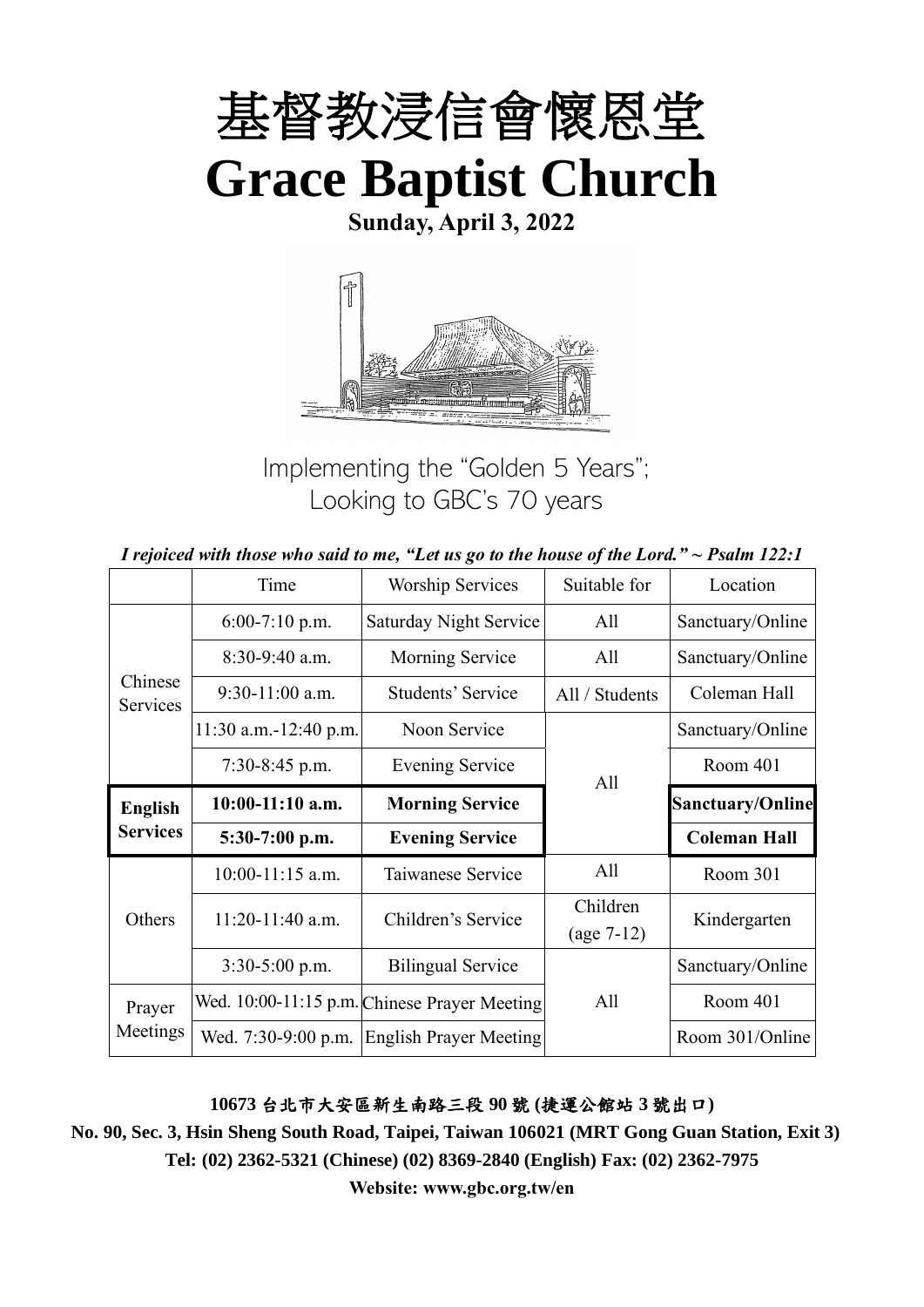|                                                             |                                                                                                                                            | Thank you for choosing to worship with us and celebrate the glory of our Lord. |
|-------------------------------------------------------------|--------------------------------------------------------------------------------------------------------------------------------------------|--------------------------------------------------------------------------------|
|                                                             | Morning Worship Service – 10:00 a.m.<br>Sunday, April 3, 2022                                                                              |                                                                                |
| Prelude<br>Greeting/Prayer                                  |                                                                                                                                            | Michael Tsai<br>Cherrie Lim                                                    |
| Worship through Music<br>Pastoral Prayer                    | "It Is Well with My Soul"                                                                                                                  | Pastor Nick Brideson                                                           |
| Worship through Music                                       | "He Will Hold Me Fast"<br>"Abide with Me"                                                                                                  | Cherrie Lim                                                                    |
| <b>Offertory Prayer</b><br>Tithes and Offerings             |                                                                                                                                            | Tim Chilton                                                                    |
| Doxology<br>Lord's Supper                                   |                                                                                                                                            | Pastor Kevin Wang                                                              |
| Missions Offering<br>Pray for Our Church                    |                                                                                                                                            | Minister Priscilla Liao                                                        |
| <b>Scripture Reading</b><br>Message                         | John 15:18-25<br>A Life of Persecution                                                                                                     | Pastor Nick Brideson                                                           |
| <b>Response Song</b><br>Benediction                         | "Be Still, My Soul"                                                                                                                        |                                                                                |
| Welcome<br><b>Closing Song</b><br>Postlude                  | "As the Lord Is with Us"                                                                                                                   | Cherrie Lim<br>Michael Tsai                                                    |
|                                                             | A - "Cry Room" (at the back of the Sanctuary): without child's parents there.                                                              |                                                                                |
|                                                             | B - "Kindergarten Green Room" (enter next to GBC's back exit door): with at least one parent there.<br>Evening Worship Service – 5:30 p.m. |                                                                                |
|                                                             | Sunday, April 3, 2022                                                                                                                      |                                                                                |
| Prelude<br>Prayer<br>Worship through Music                  | "Magnificent Marvelous Matchless Love"                                                                                                     | Praise Tan<br>Pastor Kevin Wang, Leader                                        |
| Greeting                                                    |                                                                                                                                            |                                                                                |
| <b>Pastoral Prayer</b><br>Worship through Music             | "Come Adore the Humble King"                                                                                                               | Pastor Nick Brideson<br>Pastor Kevin Wang, Leader                              |
|                                                             |                                                                                                                                            |                                                                                |
|                                                             | "Build My Life"<br>"Hear the Call of the Kingdom"                                                                                          |                                                                                |
| <b>Offertory Prayer</b><br><b>Tithes and Offerings</b>      |                                                                                                                                            | Cesar Gonzalez                                                                 |
| Lord's Supper                                               |                                                                                                                                            | Minister Kevin Wang                                                            |
| Missions Offering<br>Pray for Our Church                    |                                                                                                                                            | Minister Priscilla Liao                                                        |
| <b>Scripture Reading</b><br>Message<br><b>Response Song</b> | John 15:18-25<br>A Life of Persecution<br>"Amazing Grace (My Chains Are Gone)"                                                             | Pastor Nick Brideson                                                           |
| <b>Closing Prayer</b><br>Welcome                            |                                                                                                                                            |                                                                                |
| Closing Song<br>Postlude                                    | "Build My Life"                                                                                                                            |                                                                                |
|                                                             |                                                                                                                                            | Pastor Kevin Wang, Leader<br>Praise Tan                                        |
| To achieve this, we aim:<br>To become a house of prayer     | <b>Our Vision Is to Spread the Gospel</b>                                                                                                  |                                                                                |

*"but you will receive power when the Holy Spirit has come upon you; and you shall be My witnesses both in Jerusalem, and in all Judea and Samaria, and even to the remotest part of the earth." -* Acts 1:8 (NASB)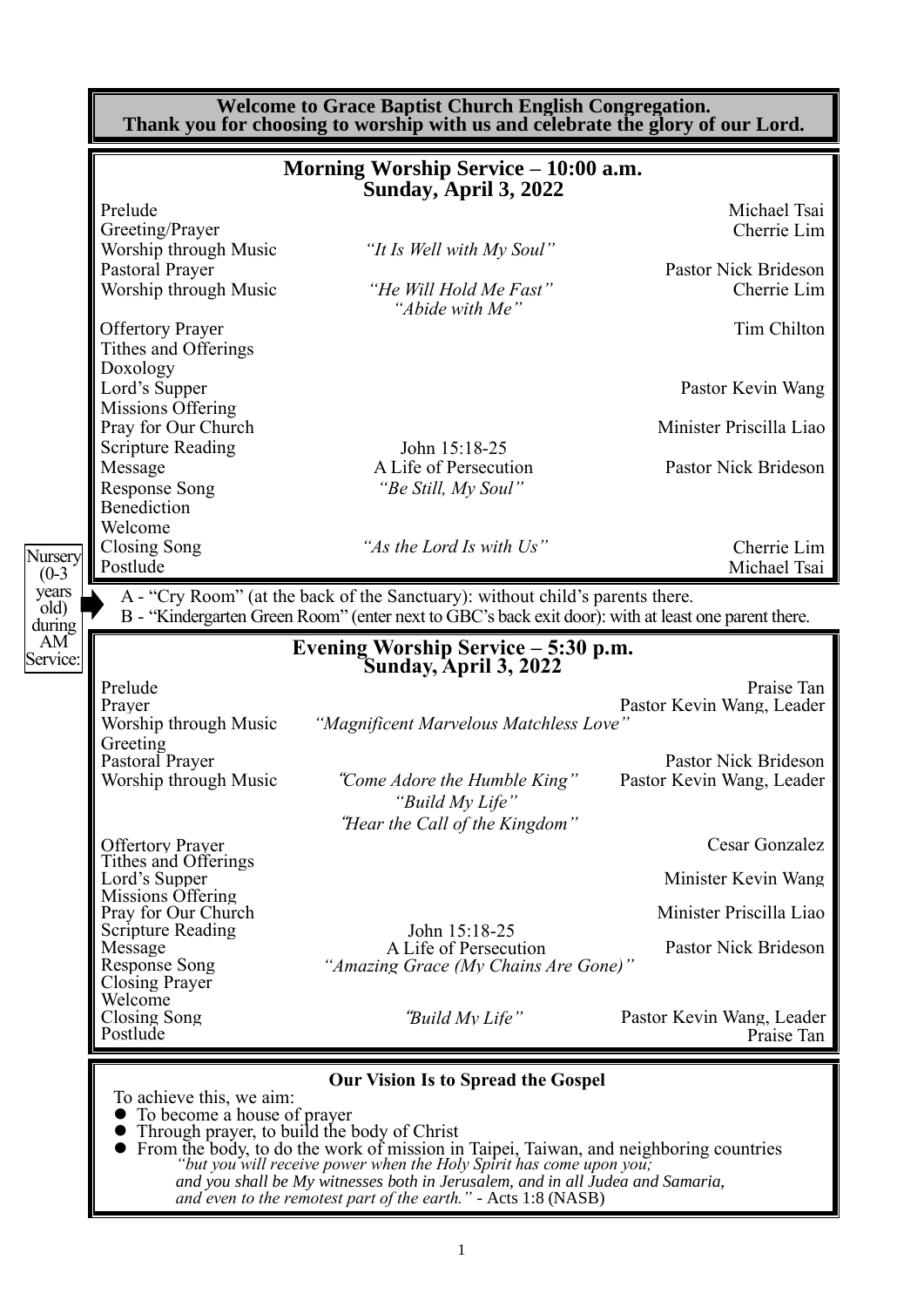# **Sermon Topic: A Life of Persecution Scripture: John 15:18-25**

#### **Speaker: Pastor Nick Brideson April 3, 2022**

#### **Scripture: John 15:18-25 (NASB)**

**<sup>18</sup>** "If the world hates you, you know that it has hated Me before it hated you. **<sup>19</sup>** "If you were of the world, the world would love its own; but because you are not of the world, but I chose you out of the world, because of this the world hates you. **<sup>20</sup>** "Remember the word that I said to you, 'A slave is not greater than his master.' If they persecuted Me, they will also persecute you; if they kept My word, they will keep yours also. **<sup>21</sup>** "But all these things they will do to you for My name's sake, because they do not know the One who sent Me. <sup>22</sup> "If I had not come and spoken to them, they would not have sin, but now they have no excuse for their sin. **<sup>23</sup>** "He who hates Me hates My Father also. **<sup>24</sup>** "If I had not done among them the works which no one else did, they would not have sin ; but now they have both seen and hated Me and My Father as well. **<sup>25</sup>** "But they have done this to fulfill the word that is written in their Law, 'THEY HATED ME WITHOUT A CAUSE.'

#### **Notes:**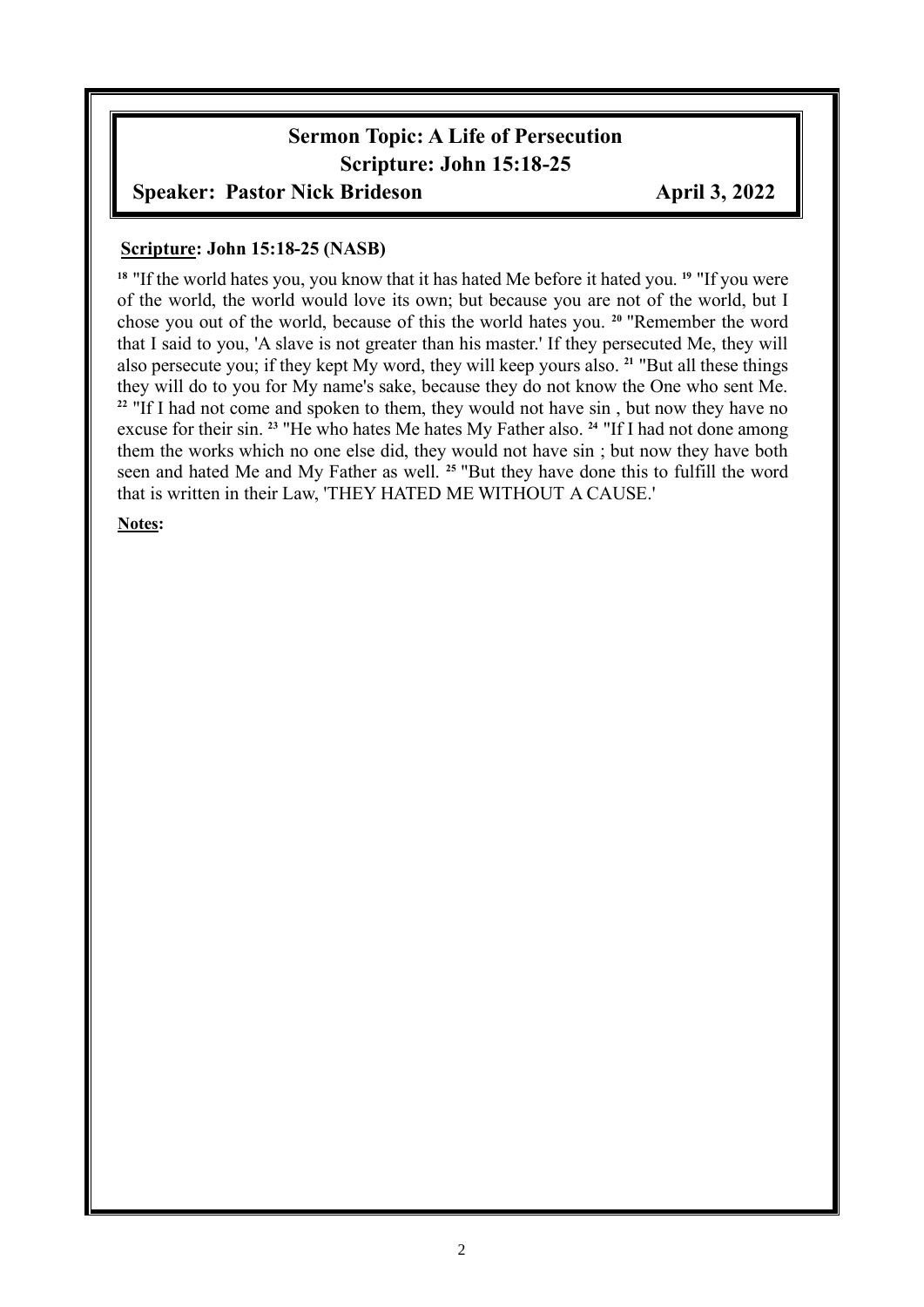# **Wednesday Night Prayer Meeting (Physical & Online)**

*"My house shall be called a house of prayer" (Matthew 21:13)*

English prayer meeting meets 7:30 to 9:00 p.m. every Wednesday in GBC *Room 301*. The online prayer meeting via Zoom is also available at the same time. Please join us either in GBC or online.

Send an email to ecprayerteam $@$ gbc.org.tw if you are interested in joining the Zoom prayer meeting or if you have a prayer request.

Prayer focus for this coming Wednesday: Caring/Healing/Families

# **Next Baptism: July 31**

The English Congregation will have its next Baptism Service from 5:30 to 7:00 p.m. on **July 31** in the Sanctuary. If the Lord calls you to be baptized, please follow these steps to apply for baptism -- --

- 1. Attend "Christianity 101" at 11:30 a.m. each Sunday in the Mount of Olives Room. This course (10 classes) introduces the basics of Christianity as preparation for baptism. Anyone is welcome to attend, but candidates for baptism must complete this class before being baptized.
- 2. Attend a "New Members' Class"- a one-hour class that is currently held every 3 months. The next New Members' class is on Sunday, June 19, from 3 to 4 p.m. in Room 307.
- 3. Write a Testimony about 300-500 words (written)
- 4. Arrange an Interview 1 hour individual interview

Contact our secretary SueJenny if you need more information, at suejenny@gbc.org.tw.

## **Evangelism Training: April 9**

We are called to share the Gospel, but do you know how? IMB missionaries, Pastor Jon and his wife Tommie Anne, will teach a method to share:

- the gospel in **four minutes** using a pen and paper
- your personal testimony in **three minutes**

Training will consist of:

- two 2-hour training sessions
- going out to apply what we have learned
- coming back to share our experiences

Used with 883 unbelievers in Taiwan, this method helped 241 to accept Jesus within 4 months! Both children and adults can easily use this method. Bring your friends and family! Let's share the gospel together! *Registration is required via QR code above or https://reurl.cc/jkZyqp.* **Time/Place:** 10:00-12:00, 14:00-16:00, Sat., Apr. 9/ Coleman Hall; **Languages:** Chinese and English

#### **Bring Your Own Coffee (BYOC) English Conversation Group**

Starting April 22, Grace Baptist Church will open an English conversation fellowship group BYOC (short for Bring Your Own Coffee). This group provides a relaxed environment to meet people and practice



English together. You don't even have to bring coffee. Please join it directly.

**Day/time/Place:** Fridays 6:00 p.m. starting April 22; in Room B04

If you have questions, you are welcome to email Charlie Cheng: charliechengbyoc@protonmail.com.

# **2022 Children's Art Festival**

On May  $7<sup>th</sup>$  (Saturday), GBC's Children's Art Festival will resume and be held at Grace Baptist Church from 11:00 a.m. to 4:00 p.m. We will



collect children's art works from children aged between kindergarten and 18 years old before *April 15*. Children can now start planning what to show or exhibit on that day.

Registration forms and details are available at the front desk. If you have any questions or can help, please contact Jean Tang at [jean@gbc.org.tw.](mailto:jean@gbc.org.tw)





Evangelism Training on Apr. 9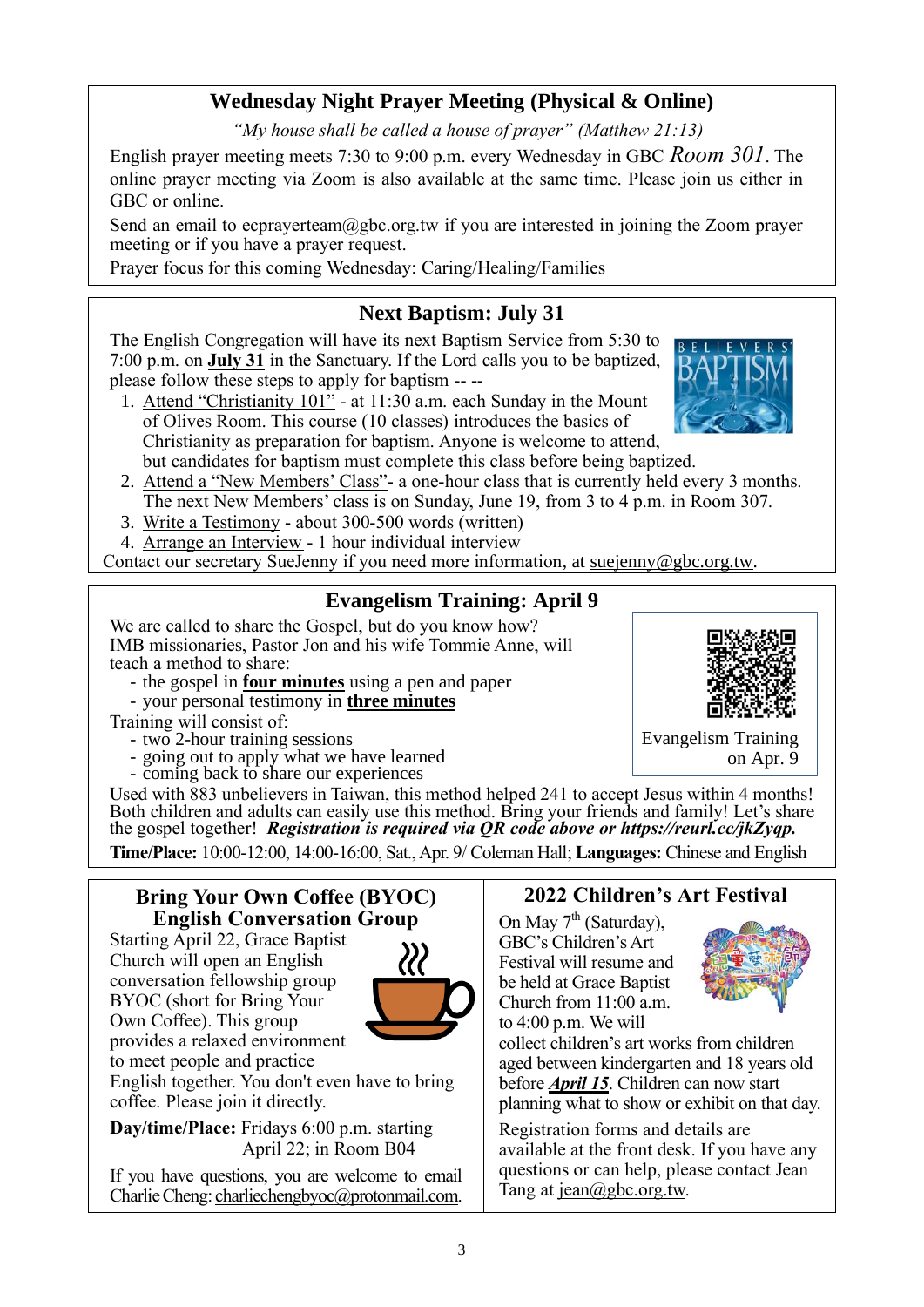| <b>Easter Events</b><br>$\sim$ Please invite your friends $\sim$                             |                                                                                                                                               |  |  |  |
|----------------------------------------------------------------------------------------------|-----------------------------------------------------------------------------------------------------------------------------------------------|--|--|--|
| Sunday, April 10<br>10:00 a.m. (Sanctuary)<br>Wednesday, April 13                            | <b>English Hallel Singers Easter Presentation</b>                                                                                             |  |  |  |
| 7:30 p.m. (Room 301)<br>7:30 p.m. (Room $401$ )                                              | <b>Passion Week Prayer Meeting (English)</b><br>Passion Week Prayer Meeting (Chinese)                                                         |  |  |  |
| Friday, April 15 Good Friday Service<br>$11:00$ a.m. (Sanctuary)<br>5:00 p.m. (Coleman Hall) | Good Friday Meditation Service (Chinese)<br>Movie: "Passion of the Christ" (English subtitles)                                                |  |  |  |
| $7:30$ p.m. (Sanctuary)<br>8:00 p.m. (Coleman Hall)                                          | Good Friday service (Chinese)<br><b>Good Friday service (English)</b>                                                                         |  |  |  |
| Sunday, April 17 Easter Sunday                                                               | 9:00 a.m., 11:30 a.m., 2:30 p.m. & 4:00 p.m. Sunday school (as usual)                                                                         |  |  |  |
| 10:00 a.m. (Sanctuary)<br>$11:30$ a.m. (Sanctuary)<br>$3:00$ p.m. (Front Deck)               | <b>English Easter Sunday Morning Service</b><br><b>Chinese Choir Presentation</b><br>Front Deck Ministry: "Easter Gospel Live Band" (Chinese) |  |  |  |
| 5:30 p.m. (Sanctuary)                                                                        | <b>English Hallel Singers Easter Presentation</b><br>$\lambda$ times that a trivially and not represent the $\lambda$                         |  |  |  |

#### **\*ENGLISH SERVICES IN BOLD PRINT\***

## **GBC Holiday Notice**

In order to take some much-needed time off and allow members to focus on family, GBC will be closed on April 4 and 5 for the Tomb-Sweeping Day holiday. All GBC activities on those two days will be cancelled.

## **Tax Receipts**

GBC church office will send out annual offering receipts from 2021 from April 1 to April 20.

# **Please Invite Your Friend**

**April 8: Friday Night Concert - Dai Xiao-Jun (**戴曉君**) Solo ~** *"the Healing, the Epidemic"* 7:30 p.m. in GBC Sanctuary

**April 10 & April 17:**

**Hallel Singers Easter Presentations -** *"Christ, My Hope, My Glory"* 10:00 a.m. on April 10 and 5:30 p.m. on April 17; both in GBC Sanctuary.

# **Chinese Bulletin Highlights**  (Please read Chinese bulletin for details)

➢ **Gospel Message during Baptism Service:** 3:30 p.m. on April 24 in the Sanctuary, Pastor ShenChen Lee will share on *"A New Creation"*  based on 2 Corinthians 5:17. Please invite un-saved friends to attend and pray for them.



Prayer Warriors for Missionaries



Ministry

- ➢ **Prayer Warriors for Missionaries:**
- Brothers and sisters who have a heart to pray for GBC supported missionaries. Scan the QR code on the right to join or for details.
- ➢ **Website Gospel Ministry:** Are you zealous for sharing the gospel, familiar with or interested in technology (cell phone/video games, VR, AR, or Meta), experienced or interested in video editing? Then please consider joining this new ministry. We especially need co-workers from the younger generations. Please apply through the QR code or contact Alice Chao at [missions.as@gbc.org.tw.](mailto:missions.as@gbc.org.tw)
- ➢ **Little Donkey Fellowship on April 9:** The fellowship will discuss a 90-minute movie *"Knife in the Clear Water"*. This movie helps people understand the inner life of Muslims. If possible, please watch the movie in advance using the QR code on the right. (Only clips from the movie will be shown in the fellowship.) Meeting time: 10-12 a.m. in B06.



Free Movie to be discussed on Apr. 9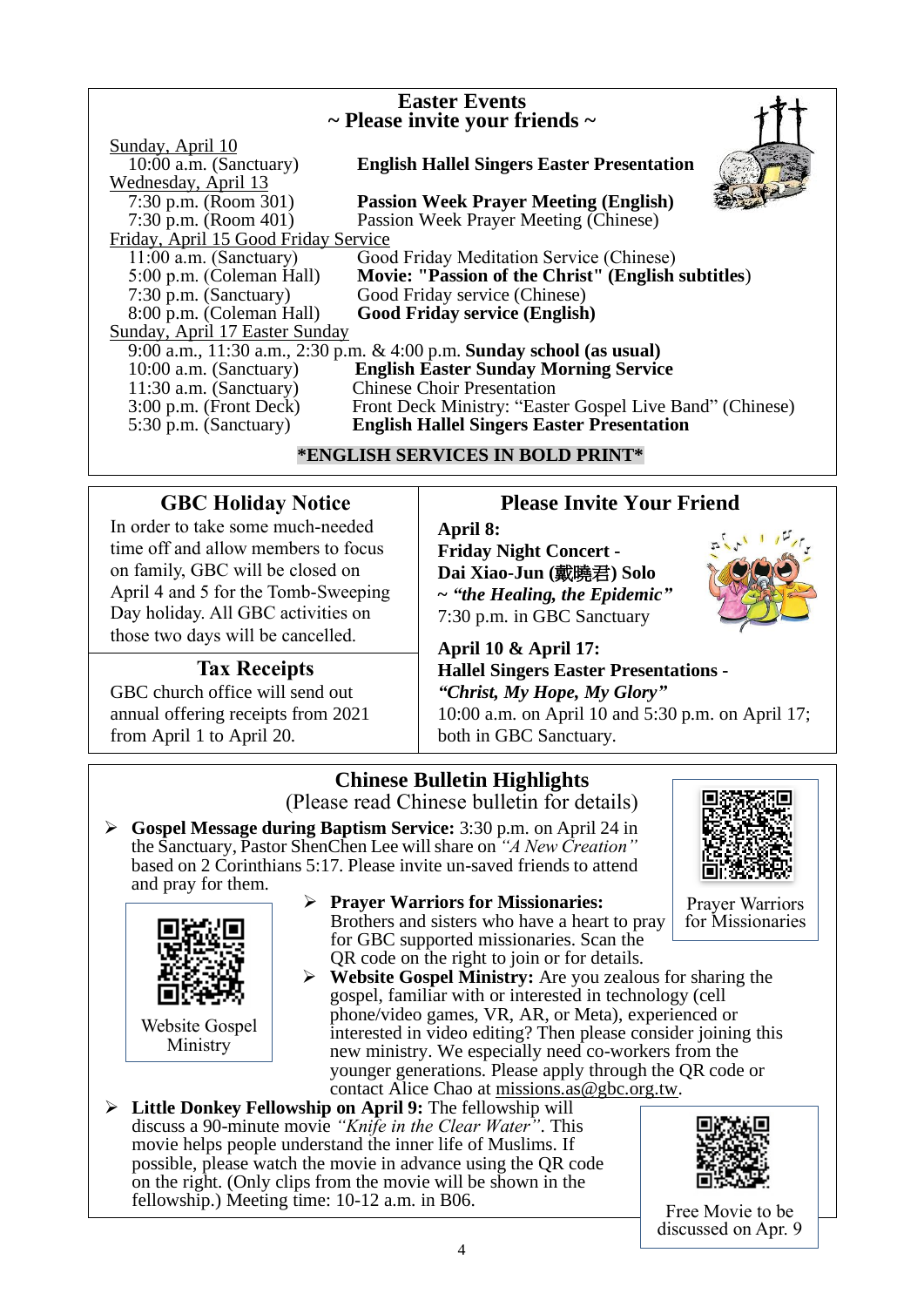# **Mabuhay Fellowship**



Today, April 3, at 2 p.m. in Basement Room B05, the Mabuhay Fellowship will have a prayer meeting. All Tagalog-speaking nationals

are welcome.

The Mabuhay Fellowship comprises Filipinos aiming to share God's love and light through worship, prayer, Bible study, fellowship, gospel sharing, and other ministries.

# **Young Adults Fellowship**

Young Adults Fellowship is for young adults from the age of 20-35 to study God's Word and



fellowship together. It meets regularly on 1st and 3rd Saturdays from 4:30 to 6:00 p.m. in WanFu 22 (next to GBC building). Please join our next meeting directly.

Contact Pastor Kevin Wang at kevin@gbc.org.tw if you need more information.

| <b>English Congregation Leaders</b>                                                                                                                                                                                                                                                                                                                                                                                                                                                                                                           |                                                                                                                                                                                                                                                                                                                                                                                                                                                                                    |                                                                                                                                                                                                                                                                                                                                                                                                                                                                                                                                                                          |                                                                                                                                                                                                                                                                                                                                                                                                                                                                                                                                                                   |  |
|-----------------------------------------------------------------------------------------------------------------------------------------------------------------------------------------------------------------------------------------------------------------------------------------------------------------------------------------------------------------------------------------------------------------------------------------------------------------------------------------------------------------------------------------------|------------------------------------------------------------------------------------------------------------------------------------------------------------------------------------------------------------------------------------------------------------------------------------------------------------------------------------------------------------------------------------------------------------------------------------------------------------------------------------|--------------------------------------------------------------------------------------------------------------------------------------------------------------------------------------------------------------------------------------------------------------------------------------------------------------------------------------------------------------------------------------------------------------------------------------------------------------------------------------------------------------------------------------------------------------------------|-------------------------------------------------------------------------------------------------------------------------------------------------------------------------------------------------------------------------------------------------------------------------------------------------------------------------------------------------------------------------------------------------------------------------------------------------------------------------------------------------------------------------------------------------------------------|--|
|                                                                                                                                                                                                                                                                                                                                                                                                                                                                                                                                               | English Leading Pastor: Nick Brideson                                                                                                                                                                                                                                                                                                                                                                                                                                              |                                                                                                                                                                                                                                                                                                                                                                                                                                                                                                                                                                          |                                                                                                                                                                                                                                                                                                                                                                                                                                                                                                                                                                   |  |
|                                                                                                                                                                                                                                                                                                                                                                                                                                                                                                                                               | <b>Pastor Nick Brideson</b>                                                                                                                                                                                                                                                                                                                                                                                                                                                        | Minister Priscilla Liao                                                                                                                                                                                                                                                                                                                                                                                                                                                                                                                                                  | Pastor Kevin Wang                                                                                                                                                                                                                                                                                                                                                                                                                                                                                                                                                 |  |
| <b>Adult Education</b><br>Nick Brideson<br>nick@gbc.org.tw<br><b>Foreign Mission:</b><br>- Medical/Dental Team<br>Armand Lim<br>rmanlim@yahoo.com<br>- Leadership Training<br>Nick Brideson<br>nick@gbc.org.tw<br><b>Orphanage Ministry</b><br>Julie Chen<br>yuling0914@gmail.com<br><b>Mabuhay Fellowship</b><br>Ava Zamora<br>avazam@yahoo.com<br><b>Small Groups</b><br>- BYOC<br>- Ethiopian Students<br>- HsinChu Bible Study<br>- Indian Bible Study Fellowship<br>- NTU Conversation<br>- Salt & Light<br>- Thursday Night Bible Study | <b>Morning Greeters</b><br>Arjun Puvvala<br>nagarjuna123iict@gmail.com<br>Alltrin Dhana Raja Gopal<br>alltrin.chim99@gmail.com<br><b>Morning Fellowship Tea</b><br>Yuri Shih<br>yuchen phone@hotmail.com<br><b>Evening Greeters</b><br>Vicky Kuo<br>asiaglobe999@gmail.com<br><b>Evening Fellowship Tea/</b><br><b>Baptism Celebration Fellowship</b><br>Michelle Cheng<br>yealincheng@yahoo.com<br><b>Baptism Support</b><br>Michael Dellinger<br>michaeleldondellinger@gmail.com | <b>Cry Room Children's Care</b><br>Joanne Pan<br>f65027.tw@yahoo.com.tw<br><b>Preschool</b><br>Joanna Peng<br>Joanna1285@gmail.com<br><b>AWANA Spark Group</b><br>Crystal Turner<br>elisayeh@yahoo.com<br><b>AWANA T&amp;T Group</b><br>Ming Lai<br>minglai88@gmail.com<br><b>Prayer Ministry</b><br>Priscilla Liao<br>priscilla@gbc.org.tw<br><b>Hospital Visitation</b><br>Amanda Lou<br>lou.amanda@gmail.com<br><b>Celebrate Recovery</b><br>Priscilla Liao<br>priscilla@gbc.org.tw<br><b>Taiwan Mission:</b><br>- TaiTung Team<br>Cherrie Gow Lim<br>cvgow@yahoo.com | <b>Green Room Children's Care</b><br>Pastor Kevin Wang<br>$k$ evin $@$ gbc.org.tw<br><b>Morning Music Worship</b><br>Cherrie Gow Lim<br>cvgow@yahoo.com<br><b>Morning Multimedia</b><br>Vicky Lin<br>gbcmorningmedia@gmail.com<br><b>Adult Choir</b><br><b>Hand Bell Choir</b><br>Juliet Jao<br>lenyinjao@gmail.com<br><b>Hallel Singers</b><br>Cherrie Gow Lim<br>cvgow@yahoo.com<br><b>Evening Music Team</b><br>Alex Chen<br>gbceworshipteam@gmail.com<br><b>Evening Multimedia</b><br><b>Grant Burgess</b><br>grantburgess@live.co.za<br><b>Trinity Youth</b> |  |
| Deacon<br>Yuri Shih<br>yuchen phone@hotmail.com                                                                                                                                                                                                                                                                                                                                                                                                                                                                                               | <b>Alternate Deacon</b><br><b>Timothy Meesala</b><br>yedukondaluster@gmail.com                                                                                                                                                                                                                                                                                                                                                                                                     | <b>Foreign Mission:</b><br>- VBS Team<br>Priscilla Liao<br>$priscilla(\partial gbc.org.tw)$                                                                                                                                                                                                                                                                                                                                                                                                                                                                              | (Grades 7 to 12)<br>Kevin Wang<br>kevin@gbc.org.tw<br><b>Young Adults Fellowship</b>                                                                                                                                                                                                                                                                                                                                                                                                                                                                              |  |
| SueJenny Hsu<br>suejenny@gbc.org.tw                                                                                                                                                                                                                                                                                                                                                                                                                                                                                                           | <b>Secretarial staff</b><br>Stella Chen (part-time)<br>stella@gbc.org.tw                                                                                                                                                                                                                                                                                                                                                                                                           | <b>Small Groups</b><br>- Hospital Visitation<br>- NanGang Group<br>- Parenting Group<br>- Sisters Group                                                                                                                                                                                                                                                                                                                                                                                                                                                                  | Kevin Wang<br>kevin@gbc.org.tw<br><b>Small Groups</b><br>- Crown of Beauty<br>- International Students Group                                                                                                                                                                                                                                                                                                                                                                                                                                                      |  |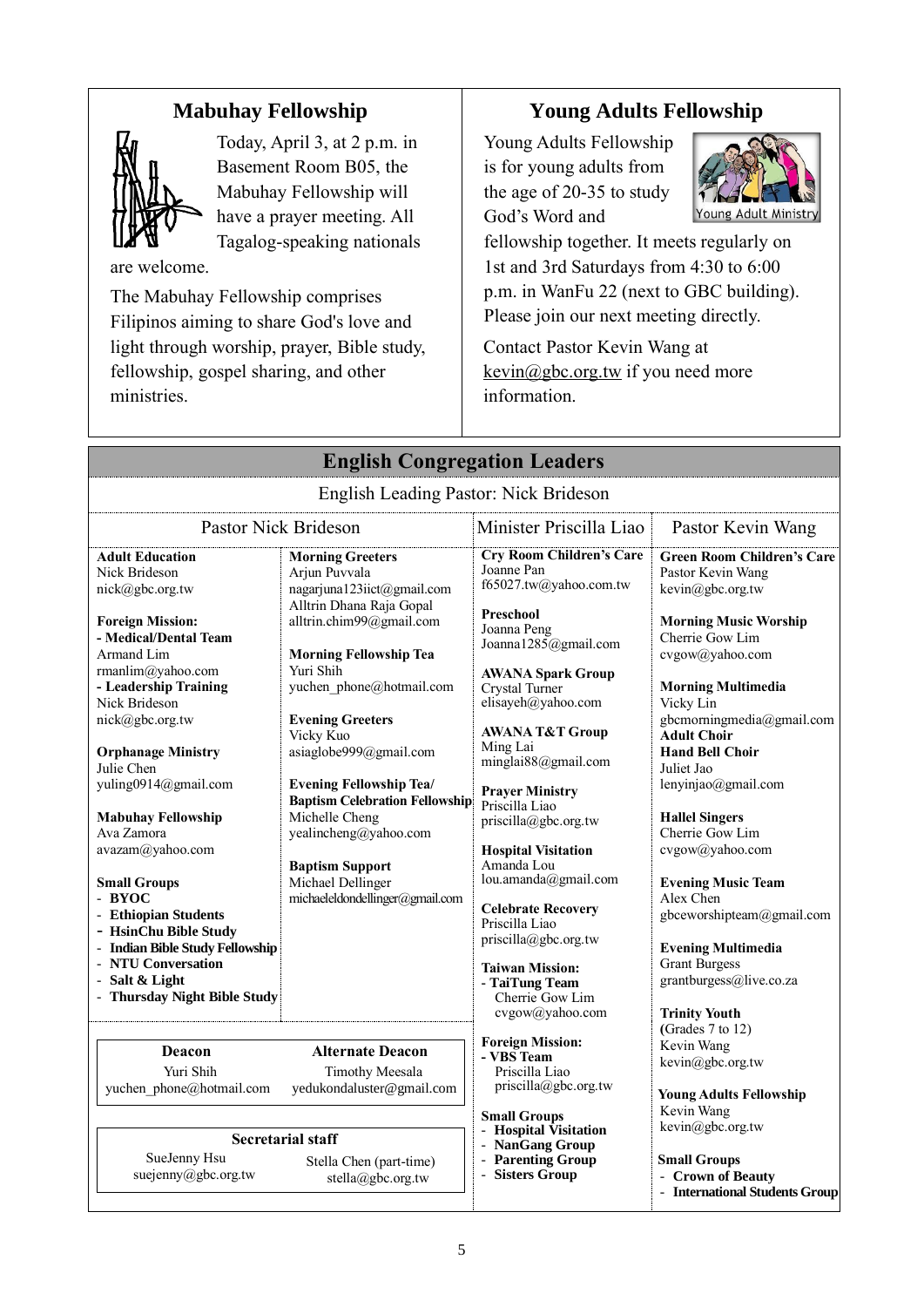| $\star\star$ Sunday School Information - Join the class directly $\star\star$ |                |                                                                                                                                                     |  |                                                                                                                                                                                      |  |
|-------------------------------------------------------------------------------|----------------|-----------------------------------------------------------------------------------------------------------------------------------------------------|--|--------------------------------------------------------------------------------------------------------------------------------------------------------------------------------------|--|
| <b>Class</b>                                                                  |                | Time & Room                                                                                                                                         |  |                                                                                                                                                                                      |  |
| <b>Beginning Christian Life</b>                                               |                |                                                                                                                                                     |  |                                                                                                                                                                                      |  |
| Alpha – new and non-Christians                                                |                | 11:30 a.m.                                                                                                                                          |  | <b>Calvary Room</b>                                                                                                                                                                  |  |
| Christianity 101 - required for baptism                                       |                | 11:30 a.m.                                                                                                                                          |  | <b>Mount of Olives</b>                                                                                                                                                               |  |
| <b>Maturing Christians</b>                                                    |                |                                                                                                                                                     |  |                                                                                                                                                                                      |  |
| <b>Bible Studies for Life</b>                                                 | On break today | <b>Physical Classes:</b><br>$11:30$ a.m. classes:<br>- Room B04<br>- Room $B05$<br>- WanFu 22 A<br>- WanFu 22 C<br>$2:30$ p.m. class:<br>- Room 305 |  | <b>Online Classes:</b><br>$9:00$ a.m.<br>Email Johanna Ferng to join, at:<br>joeym.vanderwerf@gmail.com<br>$4:00$ p.m.<br>Email SueJenny for meeting info<br>at: suejenny@gbc.org.tw |  |
| <b>Developing Leaders</b>                                                     |                |                                                                                                                                                     |  |                                                                                                                                                                                      |  |
| <b>Bible Interpretation</b>                                                   |                | $2:00 - 3:15$ p.m.                                                                                                                                  |  | Room 402<br>On break today                                                                                                                                                           |  |
| <b>Youth: Grade 7 and above</b>                                               |                |                                                                                                                                                     |  |                                                                                                                                                                                      |  |
| <b>Bible Studies for Life</b>                                                 |                | $11:45$ a.m. $-12:45$ p.m.                                                                                                                          |  | Room 405                                                                                                                                                                             |  |
| <b>Children</b>                                                               |                |                                                                                                                                                     |  |                                                                                                                                                                                      |  |
| Nursery - Age 3 and under                                                     |                | $9:50$ a.m. $-11:15$ a.m.                                                                                                                           |  | Kindergarten Green Room                                                                                                                                                              |  |
| Preschool - Age 3 to 5                                                        |                | 11:40 a.m. $- 12:40$ p.m.                                                                                                                           |  | Room 403                                                                                                                                                                             |  |
| AWANA - Kindergarten $(\pm 1)$ to Grade 6                                     |                | $11:20$ a.m. $-12:50$ p.m.                                                                                                                          |  | Rooms 401/404                                                                                                                                                                        |  |

| $\star \star$ Fellowships – Join a fellowship directly $\star \star$ |                                                              |            |  |
|----------------------------------------------------------------------|--------------------------------------------------------------|------------|--|
| Fellowship                                                           | Time                                                         | Location   |  |
| Mabuhay                                                              | Sundays 2:00 - 4:00 p.m.                                     | <b>B05</b> |  |
| Young Adults $(20 - 35 \text{ y.o.})$                                | $1^{\text{st}}$ & 3 <sup>rd</sup> Saturdays 4:30 - 6:00 p.m. | WanFu 22   |  |

| $\star\star$ Small Groups – Contact the leader to join $\star\star$                                                                          |                                                        |                                                           |                                                           |                      |
|----------------------------------------------------------------------------------------------------------------------------------------------|--------------------------------------------------------|-----------------------------------------------------------|-----------------------------------------------------------|----------------------|
| Type                                                                                                                                         | <b>Name</b>                                            | Day/Time                                                  | <b>Location/Contact Emails</b>                            |                      |
| <b>Students</b>                                                                                                                              | <b>NTU Friday English</b><br><b>Conversation Group</b> | Friday<br>$12:20 - 1:10$ pm                               | NTU<br>roytreur@gmail.com                                 | On break             |
|                                                                                                                                              | <b>International Students Group</b>                    | Friday<br>$7:30 - 9:00$ pm                                | WanFu 22A<br>cesaledro57@gmail.com                        |                      |
| Language/<br>Nationality                                                                                                                     | <b>Ethiopian Students Group</b>                        | Sunday<br>$7:00 - 9:00 \text{ pm}$                        | Room 307<br>abex98@gmail.com                              |                      |
| Parenting                                                                                                                                    | Parenting Group                                        | $2nd$ & 4 <sup>th</sup> Sunday<br>$11:30$ am - $12:30$ pm | GBC Room 402<br>rod syverson@hotmail.com                  |                      |
| Women                                                                                                                                        | Sisters Group (Online)                                 | Thursday<br>$7:30 - 9:00$ pm                              | joeym.vanderwerf@gmail.com                                |                      |
|                                                                                                                                              | Thursday Night Bible<br>Study Group (Online)           | Thursday<br>$7:30 - 9:00$ pm                              | GBC Room 301<br>rod syverson@hotmail.com/                 | Starting<br>April 22 |
|                                                                                                                                              | <b>BYOC</b>                                            | Friday<br>$6:00 - 8:00 \text{ pm}$                        | B04<br>charliechengbyoc@protonmail.com                    |                      |
| General                                                                                                                                      | HsinChu Bible Study Group                              | Friday<br>$7:30 - 8:45$ pm                                | <b>HsinChu</b><br>rmanlim@yahoo.com                       |                      |
|                                                                                                                                              | Crown of Beauty                                        | Saturday<br>$2:00 - 4:00$ pm                              | <b>GBC Mount of Olives Room</b><br>clemence4261@gmail.com |                      |
|                                                                                                                                              | Salt & Light                                           | Sunday<br>$1:30 - 3:00$ pm                                | <b>GBC Mount of Olives Room</b><br>123456789nc@gmail.com  |                      |
|                                                                                                                                              | <b>Indian Bible Study</b><br>Fellowship Group          | Sunday<br>$2:30 - 4:00$ p.m.                              | WanFu<br>yedukondaluster@gmail.com                        |                      |
| Ministry                                                                                                                                     | <b>Hospital Visitation Group</b>                       | Thursday<br>$1:30 - 2:30$ pm                              | Near GBC<br>lou.amanda@gmail.com                          | On break             |
| Due to the COVID-19 situation, not all the small groups have been opened.<br>To join or for information, contact the teacher by email above. |                                                        |                                                           |                                                           |                      |